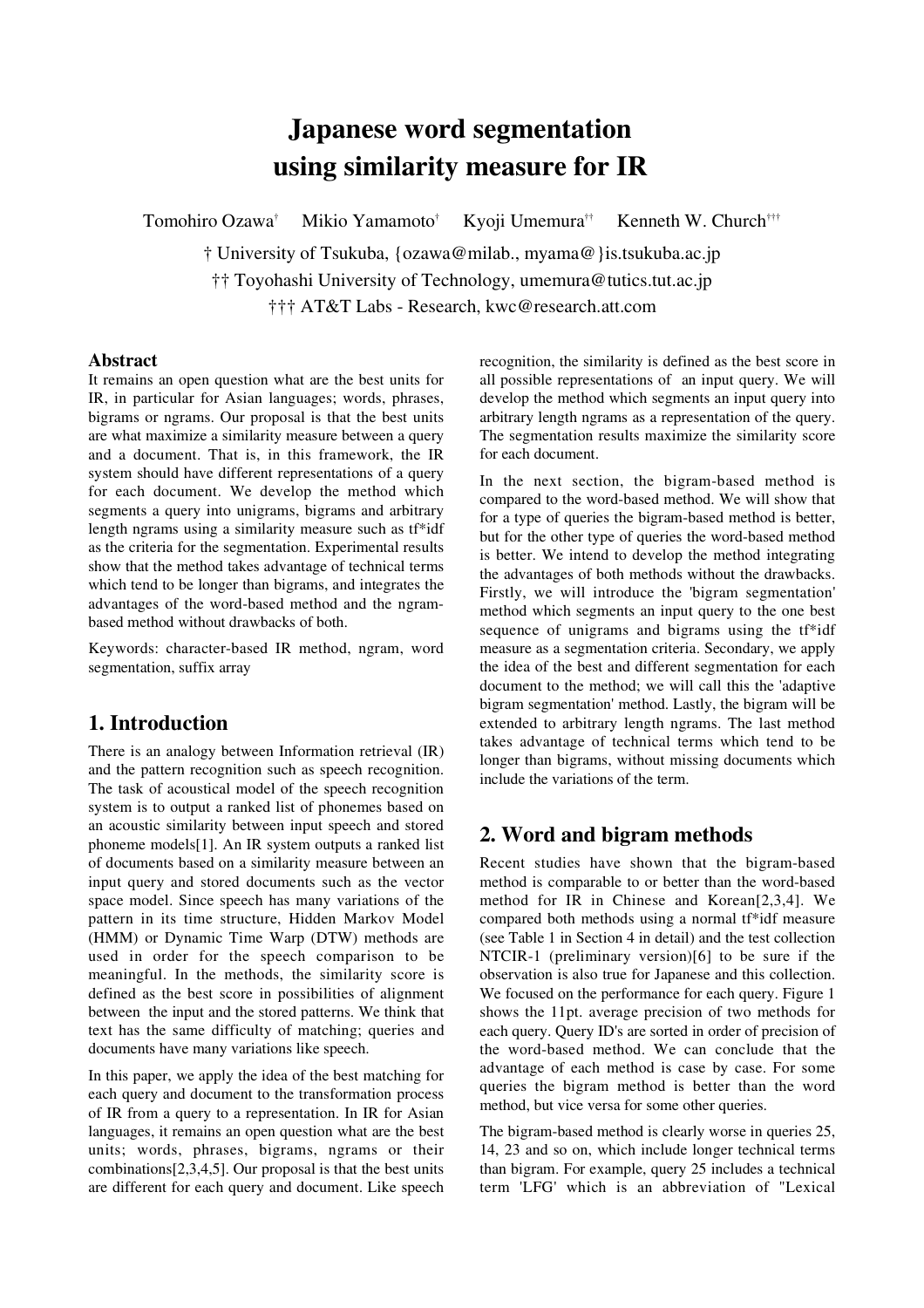



| terms  | total term freq. | doc. freq. |
|--------|------------------|------------|
| LFG    | 88               | 27         |
| LF     | 1127             | 441        |
| FG     | 1231             | 459        |
| 文書画像   | 549              | 270        |
| 書画     | 578              | 287        |
| 画像理解   | 227              | 147        |
| 像理     | 240              | 158        |
| 語彙機能文法 | 25               | 17         |
| 彙機     | 25               | 17         |
| 語彙     | 873              | 486        |
| 機能     | 50,676           |            |
| 文法     | 2,540            | 1,091      |

Query 25: Word method is better than bigram method. Keyword: 'LFG'



**Query4**: Bigram method is better than word method. Keyword:'文書画像理解' (text image understanding)

|                                       | terms      | comment                                                                                |  |
|---------------------------------------|------------|----------------------------------------------------------------------------------------|--|
| Word                                  | 文書,画像,理解   | Not good keywords                                                                      |  |
| 文書,画像,理解,<br>Bigram<br><u> 書画, 像理</u> |            | Not good keywords<br>No sense, but good<br>keywords which represent<br>technical terms |  |
| <i>tf</i> (文書画像)<br>tfl書画)            | 549<br>578 | <i>tf</i> (画像理解)<br>227<br>240<br>tfl像理`                                               |  |

Query 26: Both methods are comparable.

Keyword: '語彙機能文法' (Lexical Functional Grammar)

|                             | terms    | comment                                                                           |  |  |
|-----------------------------|----------|-----------------------------------------------------------------------------------|--|--|
| Word                        | 語彙,機能,文法 | Bad keywords for the tech.<br>term                                                |  |  |
| 語彙 機能 文法<br>Bigram<br>彙機 能文 |          | Bad keywords<br>No sense, but good<br>keywords which represent<br>technical terms |  |  |
| tf(語彙機能文法)<br>25<br>25      |          |                                                                                   |  |  |

Figure 2: Short words and bigrams are too short to represent technical terms. A Bigram on word boundary is a good representation of a technical term.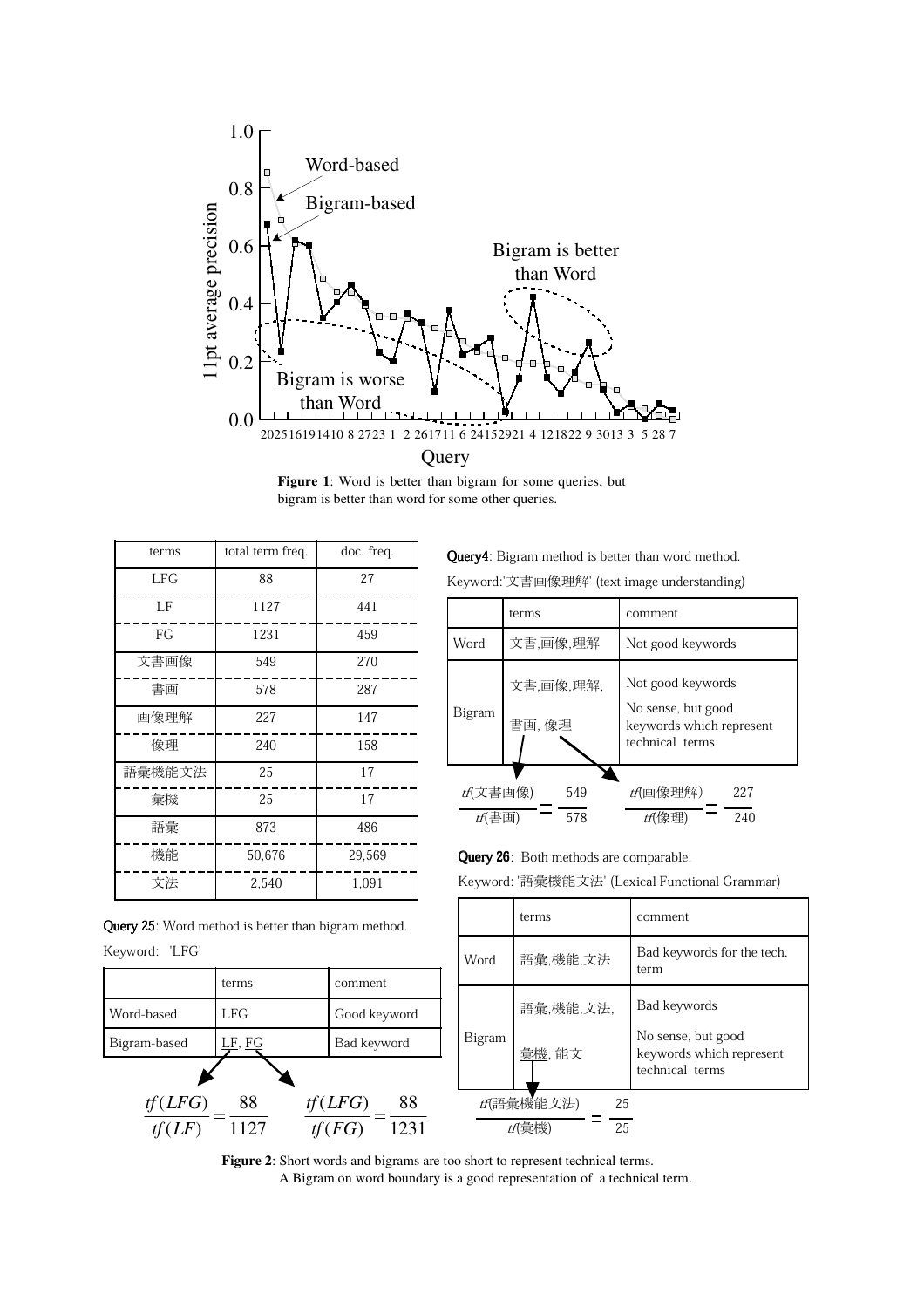Functional Grammar" in linguistics. The technical term 'LFG' is a good keyword, but the bigram method uses only parts of it; 'LF' and 'FG'. In NTCIR-1 collection, 'LFG' occurs 88 times, but a frequency of 'LF' is 1127 times and a frequency of 'FG' is 1231 times (Figure 2). The term 'LFG' is related to only ten percent of occurrences of 'LF' and 'FG'. The word-based method successes to extract the full term 'LFG' and takes advantage of a full power of this term.

In contrast, the word-based method is clearly worse in queries 4 and 9. Query 4 includes a key-phrase; '文書 画像理解' which means "text image understanding" in English. The morphological analysis system used in the word-based method segments the term to three words; '文書' (text), '画像' (image) and '理解' (understanding). These three words are not good keywords, because really large documents include these terms. However, why is the bigram better than three words? In addition to above three words, the bigram-based method uses bigrams on word boundaries; the bigram '書画' extends over '文書' (text) and '画像' (image) and the bigram '像 理' extends over '画像' (image) and '理解' (understanding). We found that these meaningless bigrams are very good keywords. The bigram '書画' occurs 573 times and the term '文書画像' (text image) occurs 549 times in the collection. Thus, 90% occurrences of the bigram '書画' is related to '文書画像.' The bigram '書画' is regarded as a good keyword which represents '文書画像.'

The same case is observed in query 26 which includes a technical term '語彙機能文法' ("Lexical Functional Grammar" in English). However, both methods are comparable in the query. The word-based method segmented the term to three words such as '語彙' (Lexical), '機能' (Functional) and '文法' (Grammar) and the bigram uses a very good bigram on word boundaries such as '彙機' which extends over '語彙' and '機能.' All occurrences of '彙機' is a part of the technical term '語彙 機能文法' in the collection. The performance suffers from the terms '語彙' and '文法.' Although they are normal good keywords related to the area of natural language processing, they are too general to specify documents related to '語彙機能文法'

Based on the observation of queries 4 and 26, we will improve the bigram-based method in Section 3.1 and 3.2. Then we will extend bigrams to arbitrary length ngrams to cope with query 25 including a longer technical term than bigrams in Section 3.3.

#### 3. Proposed methods

#### 3.1 Bigram segmentation

There are many selection methods for effective bigrams from a query. In this paper, we focus on the bigram segmentation method which selects non-overlapping bigrams with high tf\*idf [7,8]. We think that overlapping bigrams are not only redundant, but also troublesome in some cases. The example in Section 2 showed that bigrams on the word boundaries were good keywords, but words themselves became bad keywords time to time. We'd like to take advantage of only effective bigrams.

The query segmentation method segments a query into a sequence of bigrams and unigrams. Like word segmentation using a dictionary, bigrams and unigrams within a segmentation result do not overlap. Tf\*idf measure is used as a criteria for the segmentation. Bigrams or unigrams which have high tf\*idf value may be good keywords (key-bigram).

The bigram segmentation method computes just one representation of a query before comparing the query with all documents. Only bigrams in the representation are used to compute the similarity. But, to allow skipped bigrams in the representation, unigrams are used as glue. For example, a phrase '文書の画像' (an image of text) includes a functional word ' $\oslash$ ' which means 'of' in English. The best segmentation of this term might be a sequence made up with bigrams and a unigram;  $\forall \dot{\mathcal{F}}$  $(text) + 'O' (of) + 'f{f}g' (image).$ 

Formal definition is the following. The best bigram segmentation, S, maximizes the sum of travidition is of bigrams and unigrams in the segmentation.

$$
\hat{S} = \arg \max_{S} \sum_{t \in S} r_{q,t} \cdot r_t \cdot w_t
$$

$$
r_{q,t} = tf(t,q)
$$

$$
r_t = 1 + \log tf(t)
$$

$$
w_t = L(t) \cdot \log(1 + D / df(t))
$$

Where  $tf(t,q)$  is a term frequency of the term t within the query, q,  $tf(t)$  is a total term frequency in the collection and  $df(t)$  is a document frequency, D is the number of documents, and  $L(t)$  is the length of t. If we don't use the length factor, most units in the segmentation result will be unigrams, because term frequency of unigrams tends to be so larger than those of bigrams. Investigation of the best factor related to length is a future work. In this developing, we used just a length of a term as the factor.

The bigram segmentation is like a stochastic or costbased morphological analysis for Japanese. The differences are two points; the bigram segmentation uses the text collection itself instead of a dictionary made by hand, and tf\*idf instead of probabilities or costs of words.

To compute the best segmentation, the system uses the Viterbi algorithm. All possible segmentation candidates of a query are represented in a lattice made up with unigrams and bigrams at all positions in the query. Figure 3 shows an example of the lattice of the phrase '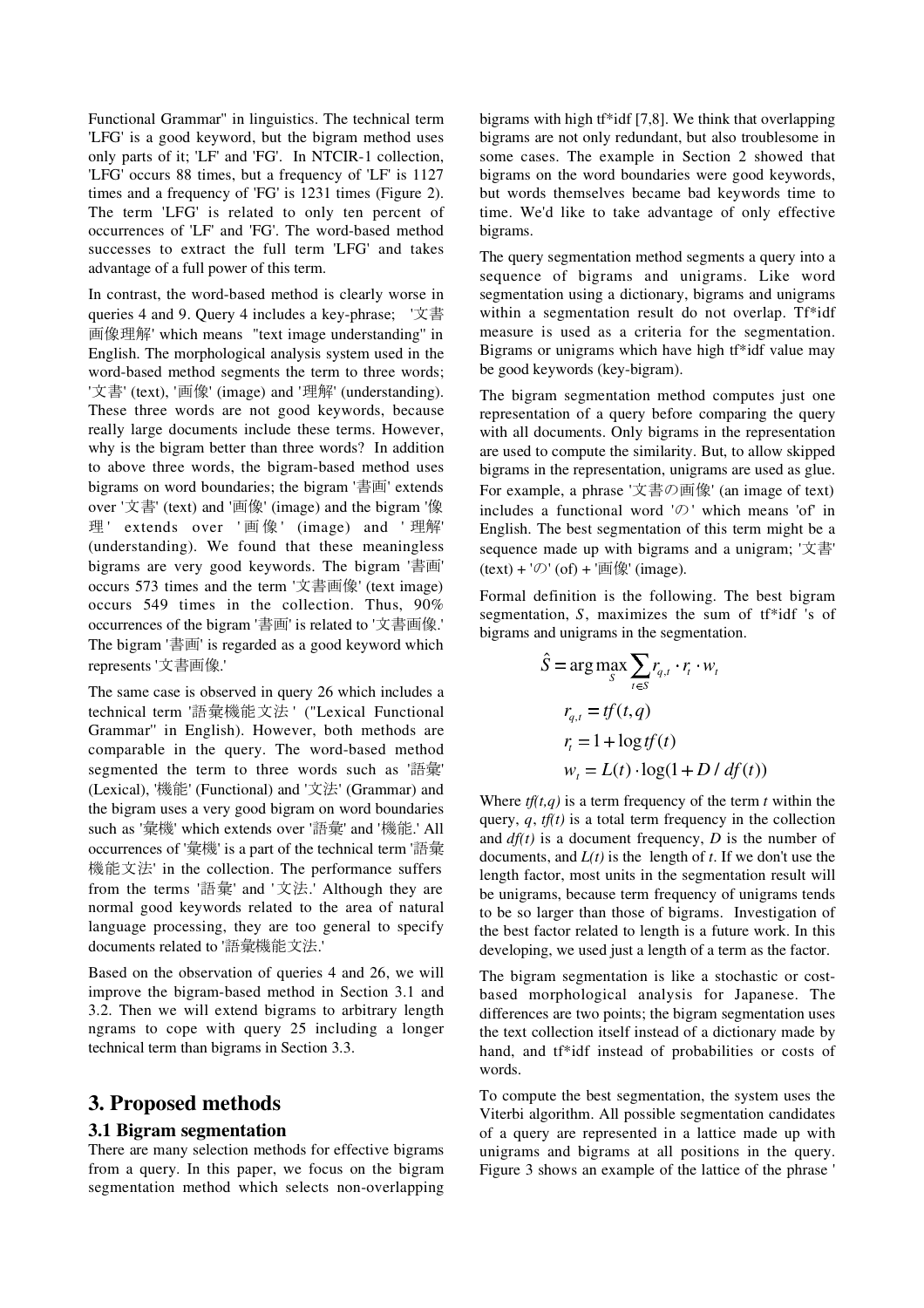Query:「自律移動ロボット」



Figure 3: Unigrams and Bigrams Lattice

自律移動ロボット' (autonomous mobile robot). The lattice is made up with 8 unigrams, 7 bigrams and possible connections between them. A path from the left edge to the right edge is corresponding to one segmentation candidate. The tf\*idf values for each node are easily computed before the search. Using the Viterbi search technique, the best path which maximizes the sum of tf\*idf on the path is computed effectively.

#### **3.2 Adaptive Bigram Segmentation**

The bigram segmentation method is intended to extract good bigrams without noisy bigrams. However, this strategy has a risk to miss documents which match only bigrams excluded by the method. If a bigram on a boundary between words is preferred for the method and the words are made up with two characters, bigrams within the words are excluded from the representation of the query. We believe that the bigrams selected by the method is good at high ranks, but some of excluded bigrams may be good at medium ranks. If a query term ' 文書画像' (a text image), for example, is segmented to ' 文' + '書画' + '像,' the bigram '書画' is a good keyword for the collection, we believe. However, this segmentation might miss documents including a phrase ' 文書の画像' (an image of text), because this phrase dose not include the bigram '書画', though both have the same meaning.

To avoid this missing, we define the 'adaptive bigram segmentation' method which computes the best segmentation for each document. For some documents including the term '文書画像', the adaptive segmentation method must segment the key-phrase '文書画像' to '文' + '書画' + '像'. However, for some other documents including the phrase '文書の画像' (an image of text), the method is expected to segment the query to ' $\overline{\chi}$ \"arright (text) + '画像' (image), because the bigram on word boundary ' 書画 is not appear in the documents.

Since the adaptive method computes the best segmentation for each document, it can adopt a real similarity measure between queries and documents as the segmentation criteria. Instead of a total term frequency in the formula for the bigram segmentation method, the adaptive one uses a term frequency within the document.

The similarity measure between a query,  $q$ , and a document,  $d$ , is defined as the maximum similarity in Query:「自律移動ロボット」



Figure 4 : Ngrams lattice

computed by the possible query segmentations. We referred to Zobel and Moffat paper [9] to determine parameters of the similarity measure.

$$
Sim(q, d) = \max_{S} \frac{1}{\sqrt{|d|}} \sum_{t \in S} r_{q,t} \cdot r_{d,t} \cdot w_t
$$

The similarity is computed by the Viterbi search on the same lattice used for the bigram segmentation method. The IR system repeats the search on the lattice for each document related to a query.

#### 3.3 Adaptive ngram segmentation

Recall the analysis of query 25 which used the technical term 'LFG.' In this case, both of 'LF' and 'FG' are bad keywords and the bigram framework cannot take advantage of the full technical term. To improve this problem, bigrams are naturally extended to longer ngrams or combination of arbitrary length ngrams such as unigram, bigram, trigram, and so on. The segmentation framework can effectively and automatically select a few good ngrams from many overlapping ngrams.

The Viterbi algorithm is used again on the lattice which includes arbitrary length ngrams in a query as nodes (Figure 4). The best path for a document maximizes the same similarity measure of the adaptive bigram segmenation method,  $Sim(q, d)$ . The most expensive piece of the computation is the calculation of document frequencies for all ngrams. However, using Suffix Arrays and preprocessing, it is not so hard to compute all df's and total tf's of all substrings in the collection  $[10.11]$ .

### 4. Experiments

#### 4.1 Systems and test collection

Specifications and nicknames of the systems used in this section are in Table 1. The test collection NTCIR-1 (preliminary version) $[6]$  is used for evaluation.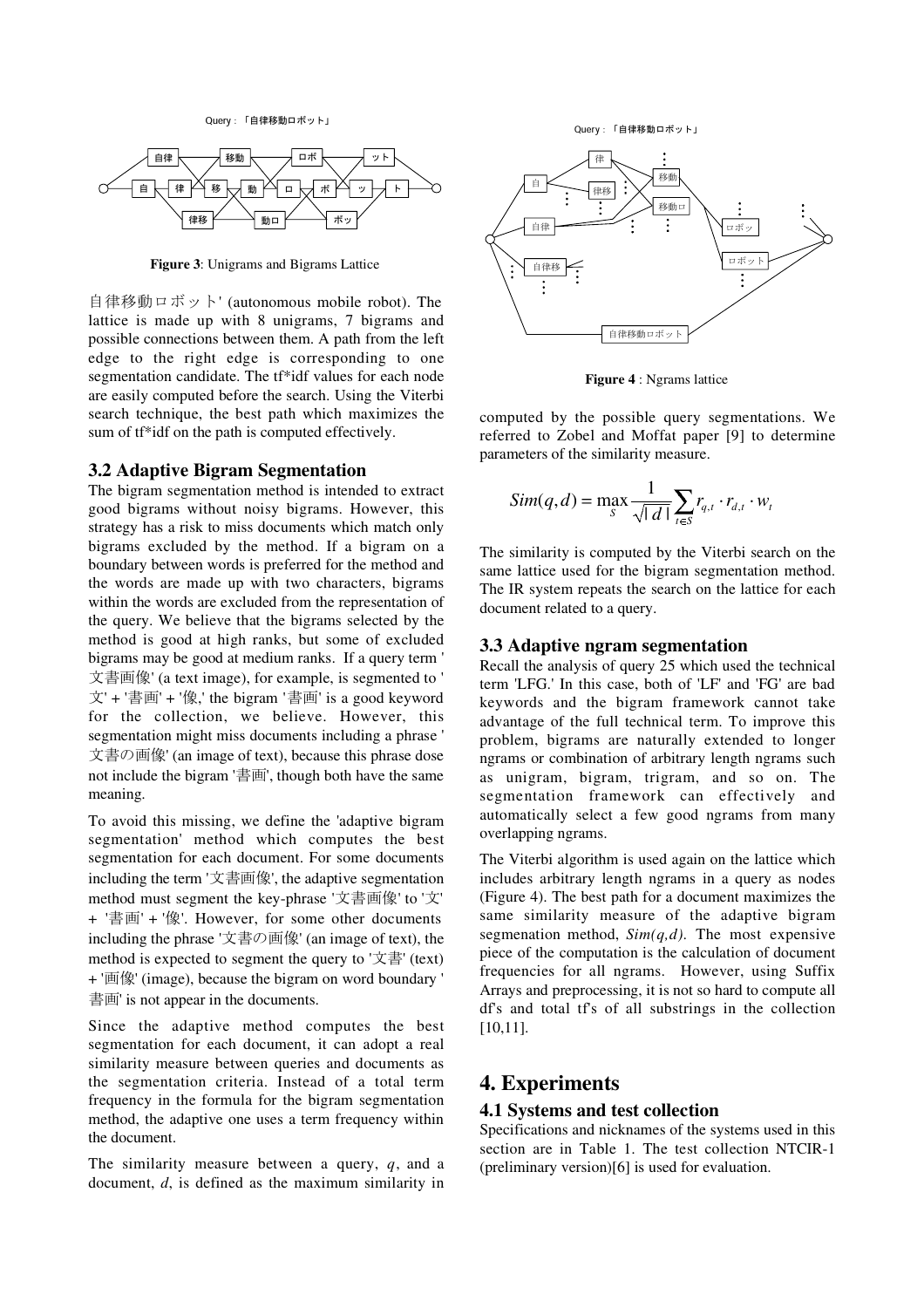**Table 1:** Summary of the methods described in this paper.

#### Word-based method:

Word-segmentor: ChaSen[12] Keywords: noun, verb and unknown words Similarity measure:  $\sin t_{std}(q, d)$  (better than  $\sin t_{l}(q, d)$ ) Nickname: 'Word' **Bigram-based method:** Keywords: all bigrams in a query. Similarity measure:  $\sin s_{\rm sd}(q, d)$  (better than  $\sin t_{\rm L}(q, d)$ )

Nickname: 'Bigram'

#### **Bigram segmentation method:**

Keywords: bigram segmentation of a query Segmentation criteria:  $seg(q)$  (limited to bigram segmentation) Similarity measure:  $sim_{std}(q,d)$ Nickname: 'Bi-Seg.'

## **Ngram segmentation method:**

Keywords: ngram segmentation of a query Segmentation criteria:  $seg(q)$ Similarity measure:  $sim_{std}(q,d)$ Nickname: Ngram-Seg.

#### **Adaptive bigram segmentation method:**

Keywords: best bigram segmentation for each document. Segmentation criteria:  $\sinh(q, d)$  (limited to bigram segmentation) Similarity measure:  $sim<sub>L</sub>(q,d)$ Nickname: Adaptive-Bi-Seg.

Adaptive ngram segmentation method: (used for NTCIR workshop) Keywords: best ngram segmentation for each document Segmentation criteria:  $\sin(u/d)$ Similarity measure:  $sim_l(q,d)$ Nickname: Adaptive-Ngram-Seg.

$$
sim_{std}(q, d) = \frac{1}{\sqrt{|d|}} \sum_{t: L(t) \neq 1} tf(t, q) \cdot (1 + \log tf(t, d)) \cdot \log \left( 1 + \frac{D}{df(t)} \right)
$$
  
\n
$$
sim_{L}(q, d) = \frac{1}{\sqrt{|d|}} \sum_{t: L(t) \neq 1} tf(t, q) \cdot (1 + \log tf(t, d)) \cdot \log \left( 1 + \frac{D}{df(t)} \right) \cdot L(t)
$$
  
\n
$$
seg(q) = \sum_{t} (1 + \log tf(t)) \cdot \log \left( 1 + \frac{D}{df(t)} \right) \cdot L(t)
$$

where q is a query, d is a document, |d| is the length of the document d,  $tf(t,q)$ and  $tf(t, d)$  are term frequency of the term t within the query q and the document d, D is the number of documents in the collection,  $df(t)$  is document frequency of the term t, ttf(t) is total term frequency of the term t in the collection,  $L(t)$  is the length of the term t.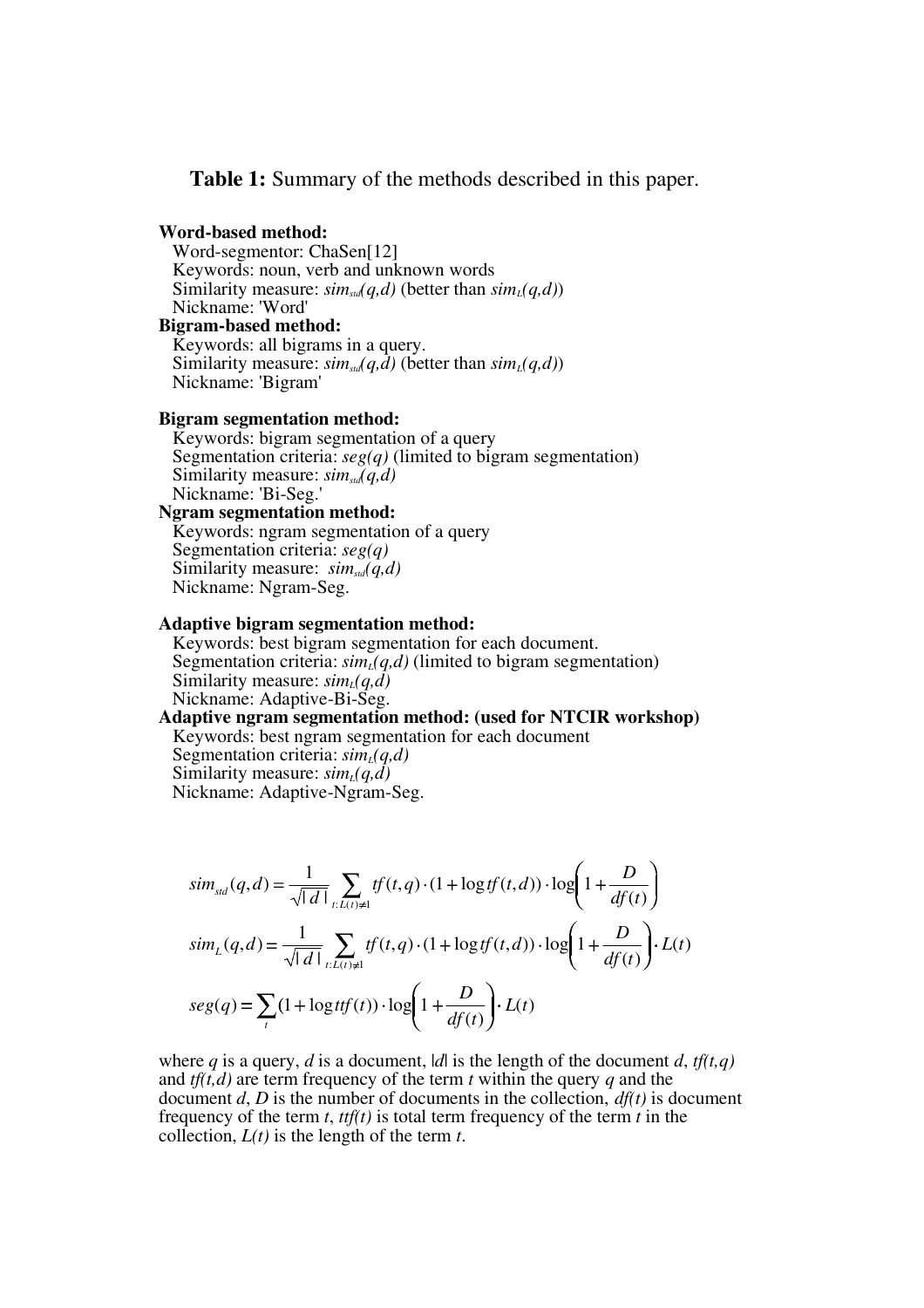

Figure 5: Bi-Seg improves the performance of hard queries for the bigram-based method.







**Figure 8:** Adaptive-Ngram-Seg improves the performance of hard queries for Adaptive-Bi-Seg.



Figure 6: Bi-Seg segments a keyword into bigrams on word boundaries.

#### 4.2 Bigram vs. Bi-Seg.

Figure  $\overline{5}$  shows the 11pt. average precision of Bigram and Bi-Seg. systems for each queries. In this figure, the performance for query 26 is greatly improved. Note that Bi-Seg was intended to improve the performance for query 26 which includes '語彙機能文法' (Lexical Functional Grammar). The advantage of the bigrambased method against word-based method in query 4 including '文書画像理解' (text image understanding) is preserved. Up to our expectations, Bi-Seg segmented the phrases in the queries into bigrams on the word boundaries (Figure 6).

However, the performance for some queries (11, 18 and 9) are disappointment. Query 18 includes a technical term '通信品質保証' (communication quality guarantee) which is also segmented into bigrams on the word boundaries which are good keywords (Figure 6). But this technical term is not rigid and is allowed to have many variations in the documents such as '通信の品質の保証' (a guarantee of quality of communication) or '通信の品 質を保証する' (to guarantee the quality of communication). In this case, bigrams on the word boundaries miss the documents including the variations of the technical term. We proposed the adaptive bigram segmentation method to avoid those risks.

#### 4.3 Adaptive bigram segmentation

Figure 7 shows the precision graph of Bi-Seg. and Adaptive-Bi-Seg. For queries 11, 18 and 9 in which Bi-Seg. is worse than Bigram (Figure 5), the performance is restored by Adaptive-Bi-Seg. For some of the other queries such as 19 and 2. Adaptive-Bi-Seg. outperforms Bi-Seg. and Word-based method.

However, query 26 including '語彙機能文法' (Lexical Functional Grammar) is hard for Adaptive one. This drop is caused by over-adaptation to irrelevant documents. We cannot expect more improving as long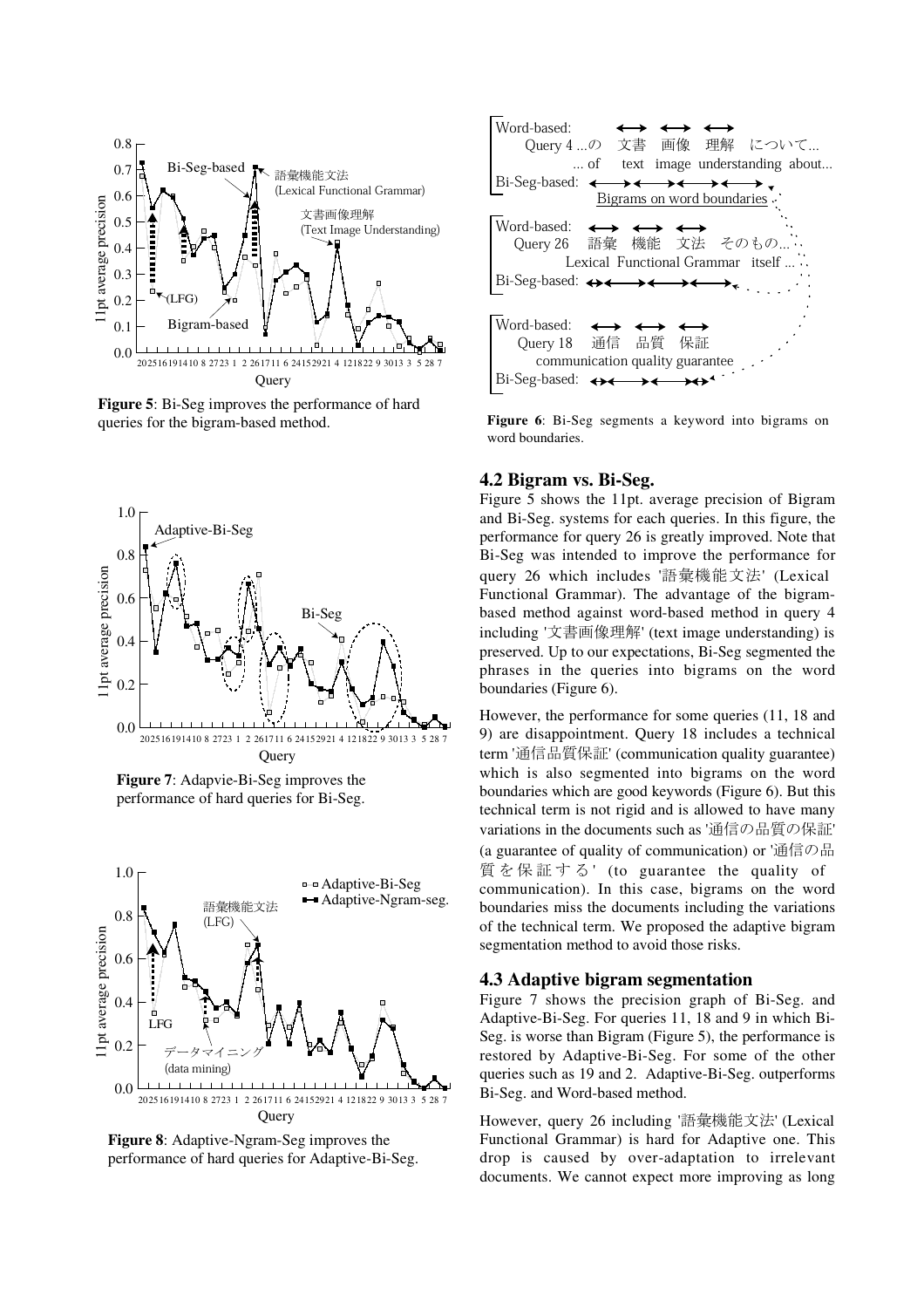as using bigrams.

#### **4.4 Adaptive ngram segmentation**

Using arbitrary length ngrams, the adaptive segmentation method is also improved for the queries including long technical terms such as 'LFG', ' $\vec{\mathcal{F}}$  -  $\beta \leq$ イニング' (data-mining) and '語彙機能文法' (Lexical Functional Grammar) (Figure 8).

Figure 9 shows the 11pt. average precision for each query of the word-based and bigram-based methods and Adaptive-ngram-Seg. This indicates that Adaptivengram-Seg. improves the performance in the hard



Figure 9: Adaptive-Ngram-Seg. is better than both of Word- and Bigram-based methods.



Figure 10: Adaptive method changes the segmentation for each document.

Table 2: Ngram is better than bigram.

| Adaptive method is better than just one seg.    |  |
|-------------------------------------------------|--|
| Combination works better than either by itself. |  |

|               | all   | Just one<br>seg. | Adaptive<br>Seg. |
|---------------|-------|------------------|------------------|
| Word          |       | 0.294            |                  |
| Bigram        | 0.256 | 0.294            | 0.315            |
| <b>Ngrams</b> | 0.305 | 0.306            | 0.336            |

queries for the bigram-based method to the comparable level of the word-based method, and retains the advantage of the bigram-based method against the wordbased method, and also improves the comparable queries for Bigram and Word methods. Table 2 summarizes the total 11pt. average precision of all the methods. Segmentation methods are better than the basic method for bigrams. Adaptive methods are also better than the segmentation method.

Figure 10 shows examples of adaptive segmentations of ' 自律移動ロボット' (autonomous mobile robot) of query 1 for each document. The figure indicates that for the higher ranked document the query is segmented into longer ngrams. Since the document ranked in No.1 includes the whole technical term, the adaptive method does not segment the technical term into words. As the ranks are going down, the matched parts in the documents turn into the variations of the term which have the similar meaning. For example, the document ranked in No.56 includes the long term which specifies the robot in more details.

The adaptive segmenation method can be also extended to preserve word or character order, exactly like the speech recognition. The method is more powerful to take advantage of variations of long technical terms [13].

## 5. Conclusion

Word segmentation methods such as ChaSen can be viewed as a search over all possible segmentations looking for the path that optimizes an objective function (ex. the minimum connective-cost method with a dictionary). In this work, we considered some other objective functions inspired by research in Information Retrieval. Section 3 described a procedure for segmenting queries into a sequence of ngrams that maximize tf\*idf scores along the segmentation path. This procedure will sometimes segment the same string differently depending on the document. We call this adaptative segmentation. The experiments reported in table 2 find that ngrams work better than bigrams, and more interestingly, that adaptative methods work better than non-adaptive methods. The combination of both adaptation and ngrams works better than either by itself. The combination also works better than words.

#### **References**

- [1] Lawrence Rabiner and Biing-Hwang Juang: Fundamentals of Speech Recognition, PTR Prentice-Hall, 1993.
- [2] Joon Ho Lee and Jeong Soo Ahn: "Using n-grams for Korean text retrieval." In proceeding of SIGIR'96 Zurich, Switzerland, pp.216--224, 1996.
- [3] Aitao Chen, Jianzhang He, Liangjie Xu, Fredric C.